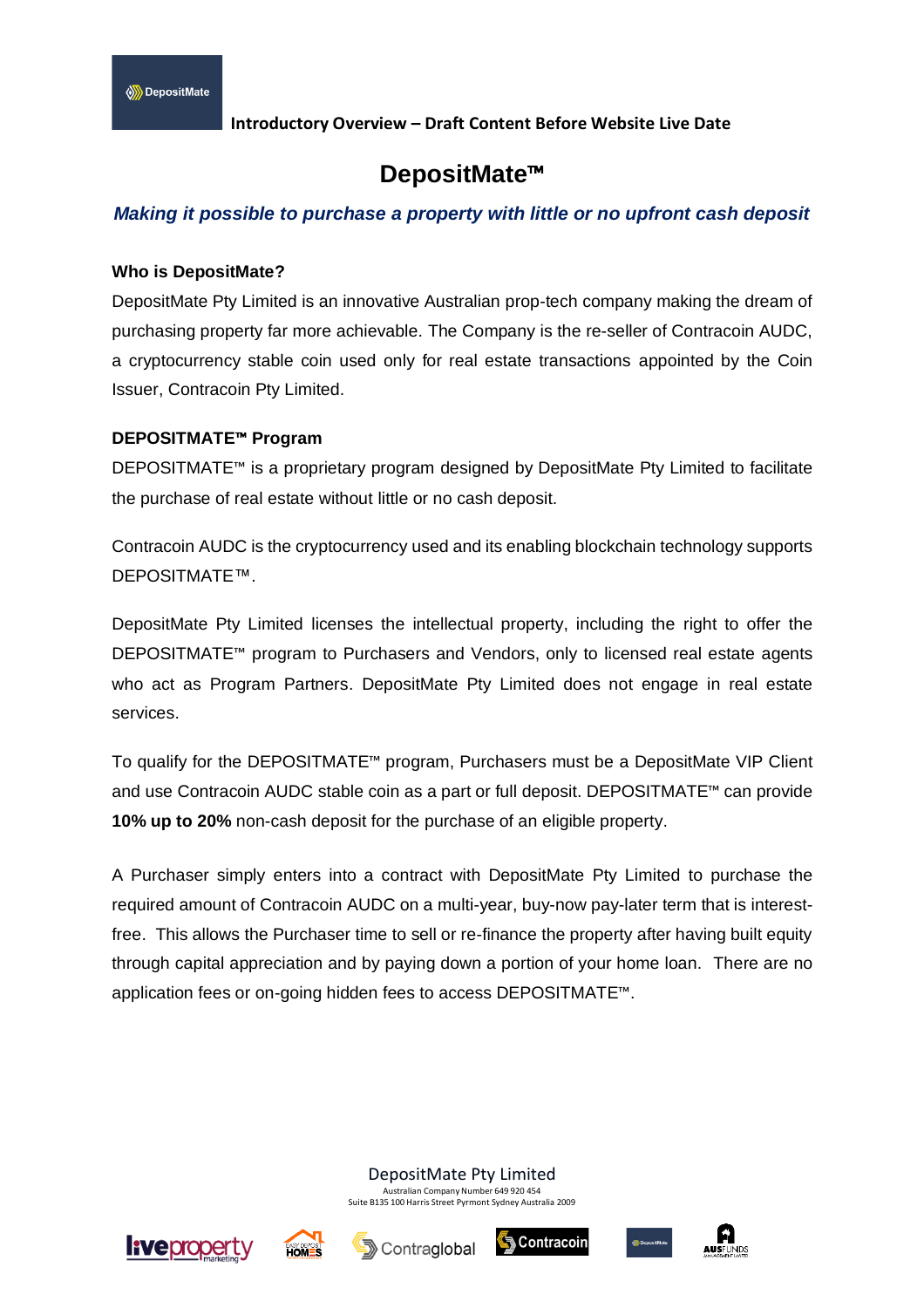Unlike personal advances, caveat loans and second mortgages DEPOSITMATE<sup>™</sup> is not a loan, charges no interest and does not require security over the property.

To protect all parties, the Contracoin AUDC stable coins are held in an escrow wallet by an AFSL-licensed Custodian in trust, pending settlement of the property purchase.

## **DEPOSITMATE**™ **Key Features**

# **Checklist for Purchasers and Vendors**

| Stable coin can be used for non-cash deposit (eligible properties only)                       |  |
|-----------------------------------------------------------------------------------------------|--|
| No application fee (subject to qualifying as DepositMate VIP Client)                          |  |
| No administration fee                                                                         |  |
| No on-going monthly fees                                                                      |  |
| No personal loan                                                                              |  |
| Part-payment and Early payment options                                                        |  |
| <b>Buy-Now Pay-Later option</b>                                                               |  |
| Multi-year payment term                                                                       |  |
| Interest-free                                                                                 |  |
| No personal security required (except company applicants)                                     |  |
| No caveat or mortgage over property                                                           |  |
| <b>AFSL-Licensed Custodian</b>                                                                |  |
| Non-cash Deposit held in Escrow Account until settlement                                      |  |
| Stable coin purchase cancelled with full refund to Purchaser if Vendor fails to settle        |  |
| Stable coin cash-out option for Vendor post-settlement (subject to Contracoin holding period) |  |

#### DepositMate Pty Limited

Australian Company Number 649 920 454 Suite B135 100 Harris Street Pyrmont Sydney Australia 2009









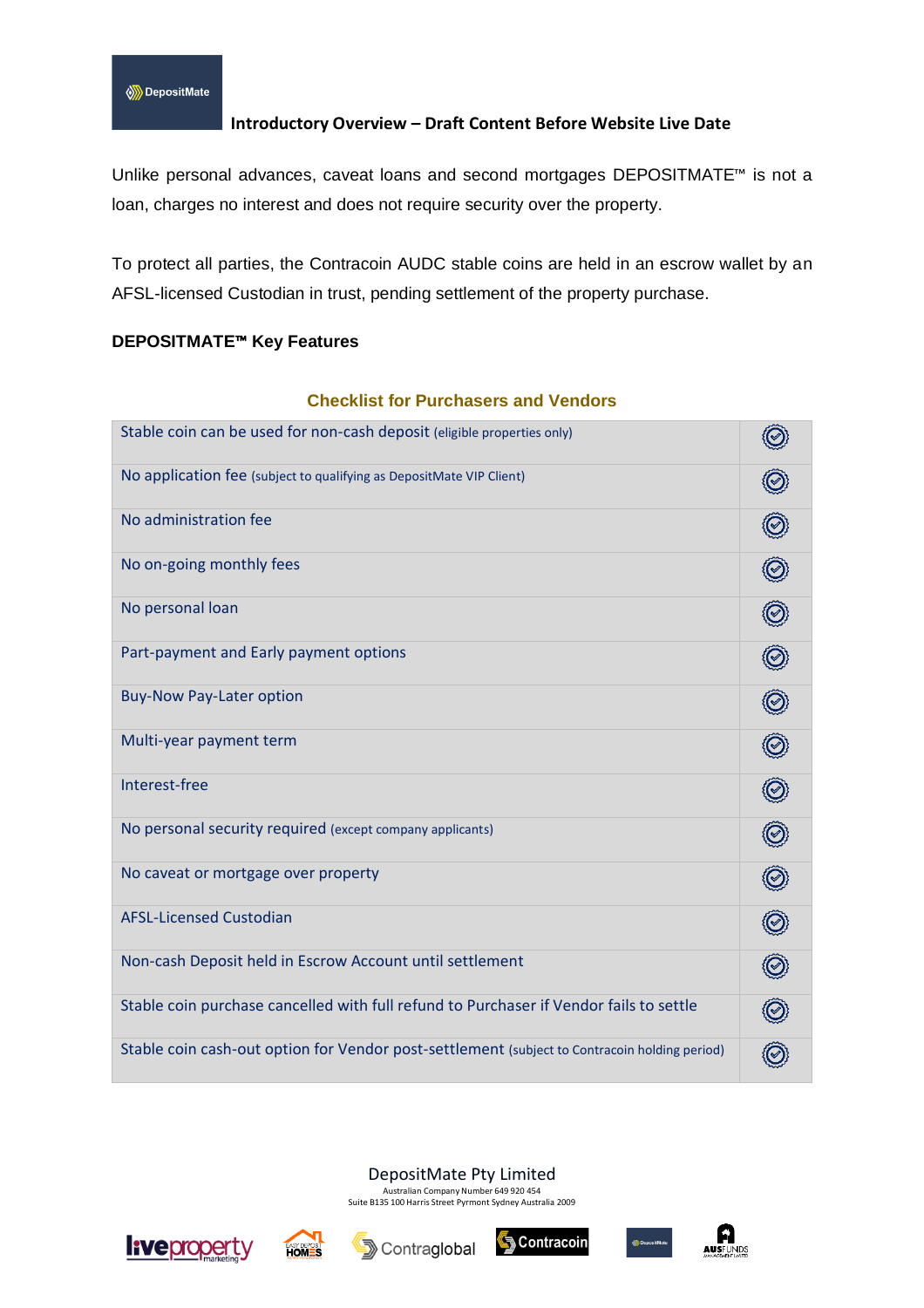#### **What Purchasers are assisted by DepositMate**™**?**

- Purchasers needing to top-up a cash deposit to qualify for property financing  $\blacktriangleright$
- Purchasers wanting to avoid the cost of Lender's Mortgage Insurance (LMI)
- $\triangleright$  Foreign buyers wishing to purchase using cryptocurrency to avoid international bank transfers and foreign currency transactions
- $\triangleright$  High net worth investors who prefer to preserve their cash for other investments
- Parents of first home buyers who are unable to provide deposit assistance or reluctant to provide personal guarantees
- $\triangleright$  First home buyers with no deposit

#### **What Vendors or Developers are assisted by DepositMate**™**?**

- Vendors wanting to widen their market of potential buyers
- $\triangleright$  Property development pre-sales to meet development funding covenants
- Developers needing to sell properties quickly to reduce capital and holding costs
- Developers having met their development margin through sales of most of their development stock but wishing to sell the last few remaining properties
- Developers wanting to demonstrate social responsibility or meet Government or Council development conditions requiring a portion of their development to be allocated to first home buyers

#### **Finding Eligible Properties**

The following licensed real estate agents are licensed to offer DEPOSITMATE™:

- Live Property Sydney (NSW Real Estate Licence number10036553)
- Easy Deposit Homes (Queensland Real Estate Licence number 4366735)

To view or arrange an inspection of eligible properties and to apply for DEPOSITMATE™ simply go to the property listings at [www.realestate.com.au](http://www.realestate.com.au/) or licensed real estate agent program partners **Live Property** at [www.livepropertymarketing.com.au](http://www.livepropertymarketing.com.au/) and **Easy Deposit Homes** at [www.contra-global.com](http://www.contra-global.com/) - look for properties displaying the DEPOSITMATE™ logo

DepositMate Pty Limited

Australian Company Number 649 920 454 Suite B135 100 Harris Street Pyrmont Sydney Australia 2009



.